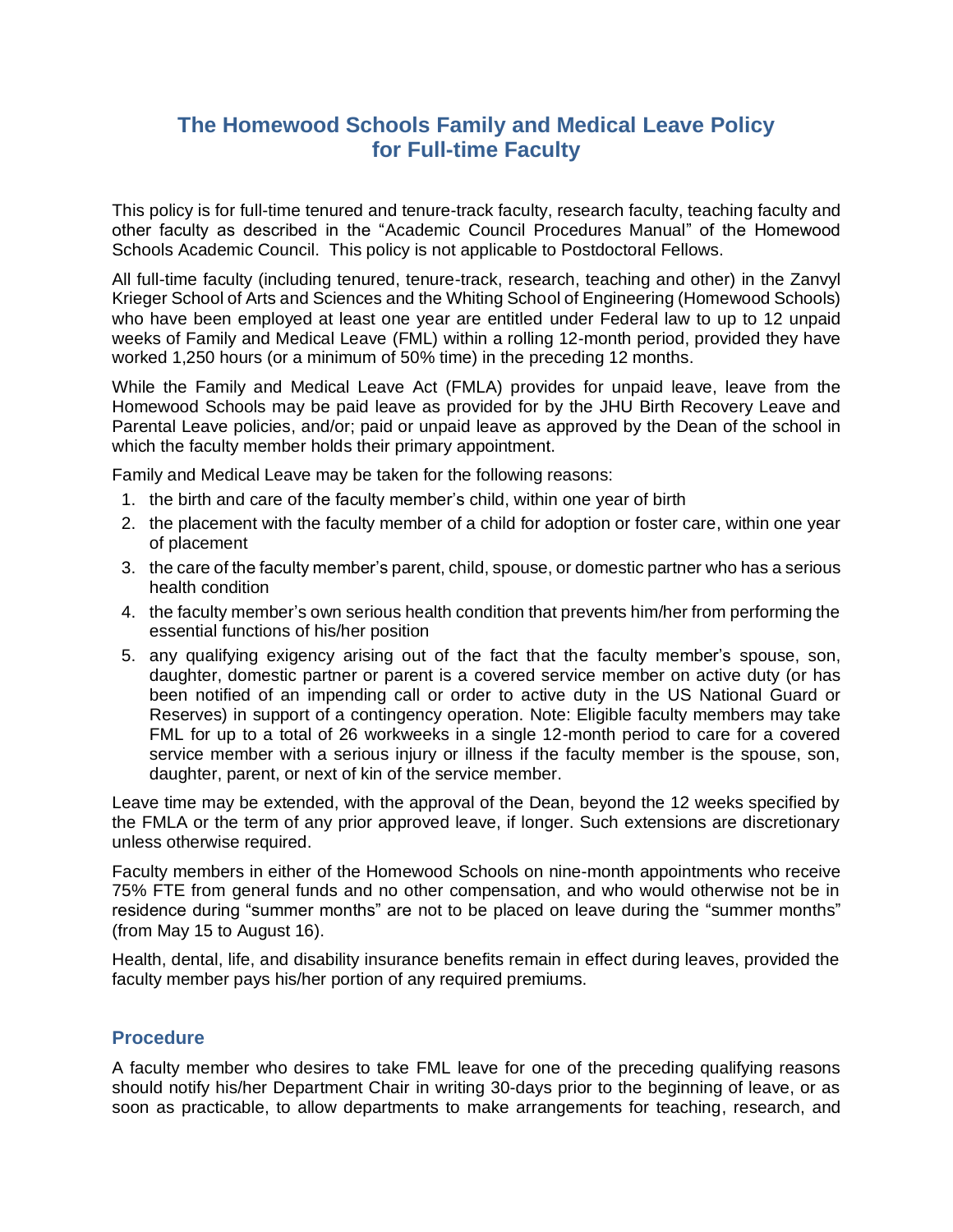mentoring. The notification should include whether the faculty member will be applying for Birth Recovery Leave or Parental Leave. If requesting Birth Recovery Leave or Parental Leave the faculty member must complete the [Family Leave for New Parents Request Form](https://benefits.jhu.edu/secure/dotnet/flnp_client/requestform.aspx) (https://benefits.jhu.edu/secure/dotnet/flnp\_client/requestform.aspx).

The Department Chair will forward the notification: 1) to the appropriate Dean with a request for approval of unpaid or paid FML, if any, beyond that offered under the Birth Recovery Leave or Parental Leave policies; and 2) to the faculty member's Director of Human Resources.

For other than Birth Recovery Leave and Parental Leave the Office of Human Resources will provide the faculty member a provisional approval letter with any required certification forms and/or other relevant information related to the faculty member's request for FML. A copy of the provisional letter will be provided to the Department Chair and administrator.

The faculty member must complete and return any required certification forms and/or other requested documentation in a timely manner as indicated in the information received from Human Resources, or leave time will automatically be subtracted from the 12 week allotment of FML for that rolling 12 month period.

### **Birth Recovery Leave and Parental Leave**

Parents who give birth and who meet the eligibility requirements are entitled to six weeks of fullypaid leave following the birth of a child. This leave may be extended based on medical necessity as determined by the Hartford Insurance Company (administrator), and will run concurrently with the 12-weeks of job protection under FML, if still available to the employee. Birth Recovery Leave applies only to parents who give birth, and must be taken immediately upon the birth of a child.

Parents who meet the eligibility requirement are entitled to four weeks of fully paid Parental Leave, which can be taken in conjunction with Teaching Relief for New Parents. Parental Leave covers birth mothers, fathers, same-sex spouses/partners, adoptive parents of children under age 12 and parents of children born via surrogate. This leave can be can be taken in consecutive blocks of time or intermittently (in full-day increments only) within the first 12 months after the birth of a child or placement of an adopted child, based on a schedule that is prearranged with your supervisor. For eligible birth mothers, Parental Leave will begin after Birth Recovery Leave has been exhausted. Parental Leave will run concurrently with the 12-weeks of job protection under FML, if still available to the employee.

View the [Family Leave for New Parents Policy](https://www.jhu.edu/assets/uploads/2017/06/familyleavefornewparents.pdf) for more information.

## **Unpaid or Paid FML**

#### **Tenured and Tenure-track Faculty**

This section pertains to full-time tenured and tenure-track faculty.

Faculty members approved for paid leave who receive their academic base salary (ABS), or 75% FTE, from only general funds will receive continued salary support at their full ABS rate prior to FML.

Faculty members approved for paid leave who receive their ABS from both general funds and from grant or contract support may be paid at the rate at which they were receiving salary prior to their FML if the funding agency allows. When the agency does not allow for paid leave, faculty may direct that their salaries be continued from their discretionary funds such as RoR, "banking" and gift funding. It is the responsibility of the faculty member to contact Research Projects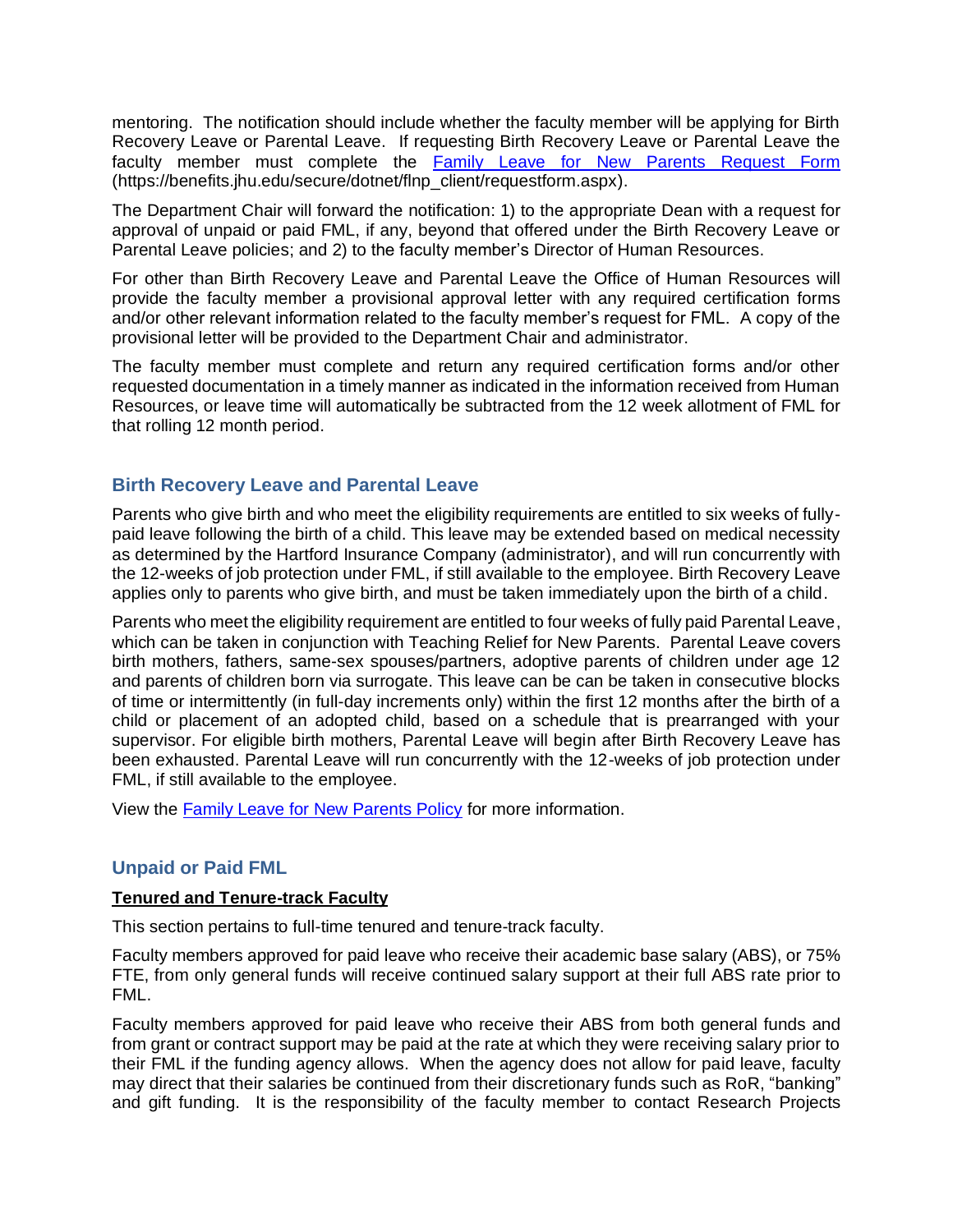Administration (RPA)/ Business and Research Administration (BARA) as soon as practicable about the upcoming leave. RPA/BARA will contact the funding agency for approval of the leave being charged to sponsored funds. A maximum of 8 weeks per effort reporting period can be charged to any sponsored funds.

Tenure track faculty should refer to the document entitled, The Johns Hopkins University Zanvyl [Krieger School of Arts and Sciences/ Whiting School of Engineering Tenure Regulations,](http://sites.jhu.edu/council/tenure) to determine the effect of leave on the tenure clock.

**Maternity/Medical Leave,** will be paid as Birth Recovery Leave for six weeks following delivery as described above. However, in the event of pre- or post- delivery medical complications, the leave may be extended based on medical necessity as determined by the Hartford Insurance Company (administrator), and will run concurrently with the 12-weeks of job protection under FML, if still available to the employee.

**Medical Leave of Absence,** for a serious physical or mental illness, may be paid for up to 90 days. Beyond 90 days, the faculty member may apply for long-term disability (LTD) insurance benefits through the University's LTD insurance carrier. The insurance carrier determines eligibility for benefits. LTD benefits are not supplemented by additional payments from the University.

**Ill family member**, leave to care for an ill family member will generally be unpaid, but, under certain circumstances and at the discretion of the Dean, may be paid for a limited time.

**Teaching Relief for New Parents:** Birth mothers, fathers, same-sex spouses/partners, adoptive parents of children under age 12 and parents of children born via surrogate may request paid teaching relief from formal classroom duties to supplement the four weeks of Parental Leave where teaching relief and Parental Leave is taken during the course of a single semester. Although the faculty member is relieved of classroom teaching, he/she will be expected to remain in residence and to continue his/her research and scholarship, departmental service and advising on those days when not otherwise taking the four weeks of Parental Leave. A period of parental teaching relief will not affect the normal sabbatical leave schedule.

**Military Leave of Absence** will be unpaid.

#### **Research Faculty**

This section pertains to full-time research faculty, including those in the Research Scholar, Research Scientist, Research Engineer, or Research Professor track.

Faculty members approved for paid leave who receive their salary from only external grants and/or contracts, or from general funds and external grant or contract support, may be paid at the rate at which they were receiving salary prior to their FML if the funding agency allows. When the agency does not allow for paid leave, faculty may direct that their salaries be continued from their discretionary funds such as RoR, "banking" and gift funding. It is the responsibility of the faculty member to contact RPA/ BARA as soon as practicable about the upcoming leave. RPA/BARA will contact the funding agency for approval of the leave being charged to sponsored funds. A maximum of 8 weeks per effort reporting period can be charged to any sponsored funds.

**Maternity/Medical Leave,** will be paid as Birth Recovery Leave for six weeks following delivery as described above. However, in the event of pre- or post- delivery medical complications, the leave may be extended based on medical necessity as determined by the Hartford Insurance Company (administrator), and will run concurrently with the 12-weeks of job protection under FML, if still available to the employee.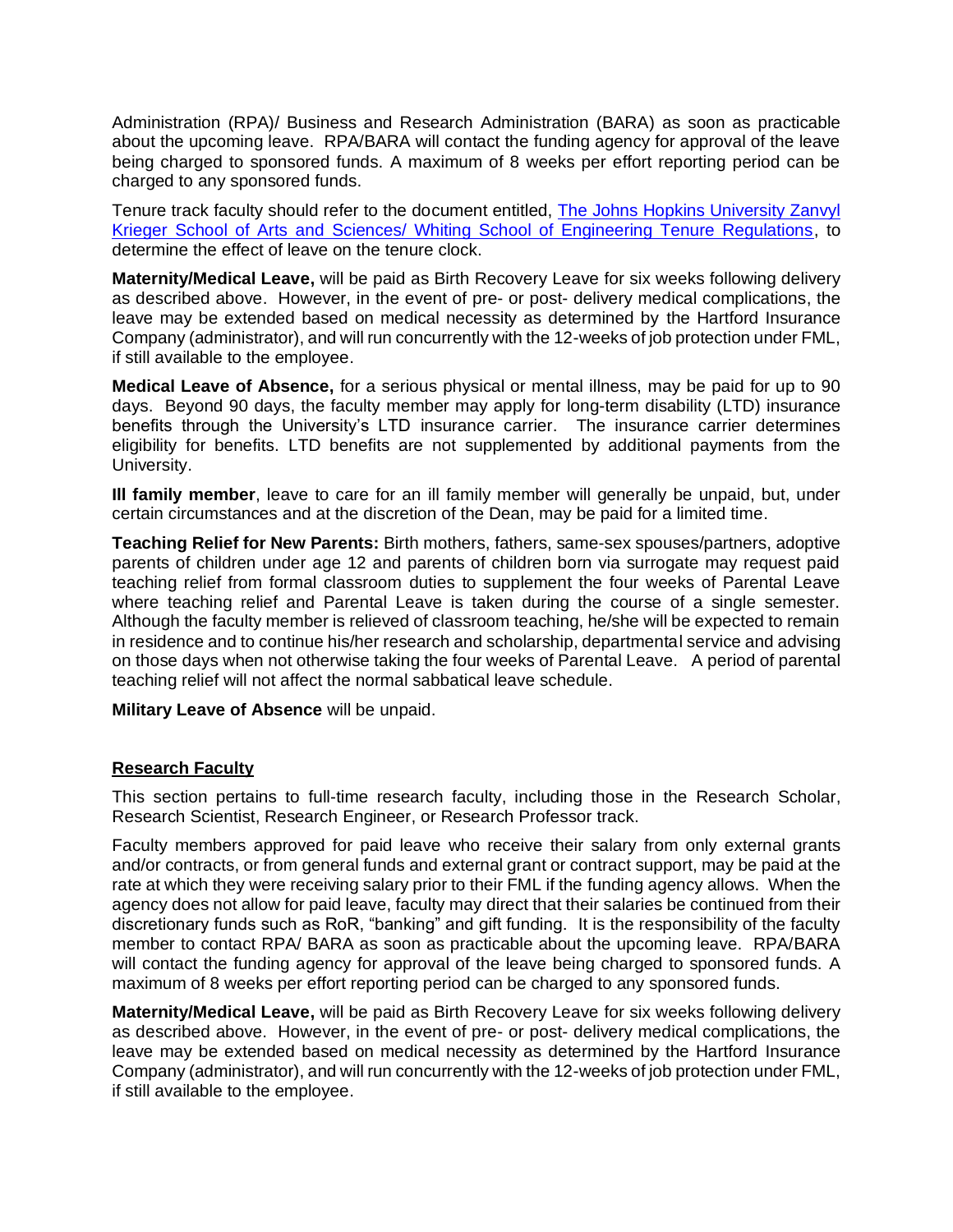**Medical Leave of Absence,** for a serious physical or mental illness, the Dean and/or department may elect to continue full salary (at the rate prior to FML) for the first 14 calendar days of FML. Beyond 14 days and if the faculty member elected to purchase short-term disability coverage during the open enrollment period, the faculty member may apply for disability benefits (60% of salary prior to going on FML) through the University's short-term disability insurance carrier. The insurance carrier determines eligibility for short-term disability benefits.

In special circumstances the Dean may elect to pay up to 40% of salary (40% of the rate prior to FML) for the remaining period of short-term disability. Payment from general funds is usually contingent on the faculty member having short-term disability insurance and being approved for those benefits.

If the faculty member does not have short-term disability insurance, FML will be unpaid leave.

**Ill family member,** leave to care for an ill family member, will be paid if the supporting grants will cover that leave. A maximum of 8 weeks of FML per effort reporting period can be charged to sponsored funds.

**Teaching Relief for New Parents:** Birth mothers, fathers, same-sex spouses/partners, adoptive parents of children under age 12 and parents of children born via surrogate may request paid teaching relief from formal classroom duties to supplement the four weeks of Parental Leave where teaching relief and Parental Leave is taken during the course of a single semester. Although the faculty member is relieved of classroom teaching, he/she will be expected to remain in residence and to continue his/her research and scholarship, departmental service and advising on those days when not otherwise taking the four weeks of Parental Leave.

**Military Leave of Absence** will be unpaid.

#### **Teaching Faculty**

This section pertains to full-time teaching faculty, including Teaching Professor, Associate Teaching Professor, Senior Lecturer and Lecturer. Teaching faculty who qualify under the FMLA will be granted 12 weeks leave, provided they return to work within the contracted period of appointment, and provided the position otherwise continues to exist.

**Maternity/Medical Leave,** will be paid as Birth Recovery Leave for six weeks following delivery as described above. However, in the event of pre- or post- delivery medical complications, the leave may be extended based on medical necessity as determined by the Hartford Insurance Company (administrator), and will run concurrently with the 12-weeks of job protection under FML, if still available to the employee.

**Medical Leave of Absence,** for a serious physical or mental illness, the Dean and/or department may elect to continue full salary (at the rate prior to FML) for the first 14 calendar days of FML. Beyond 14 days and if the faculty member elected to purchase short-term disability coverage during the open enrollment period, the faculty member may apply for disability benefits (60% of salary prior to going on FML) through the University's short-term disability insurance carrier. The insurance carrier determines eligibility for short-term disability benefits.

In special circumstances the Dean and/or department may elect to pay up to 40% of salary (40% of the rate prior to FML) for the remaining period of short-term disability.

If the faculty member does not have short-term disability insurance, FML will be unpaid leave.

**Ill family member**, leave to care for an ill family member, will be unpaid. The Dean may approve reduction of teaching load for the semester that the event occurs or the following semester.